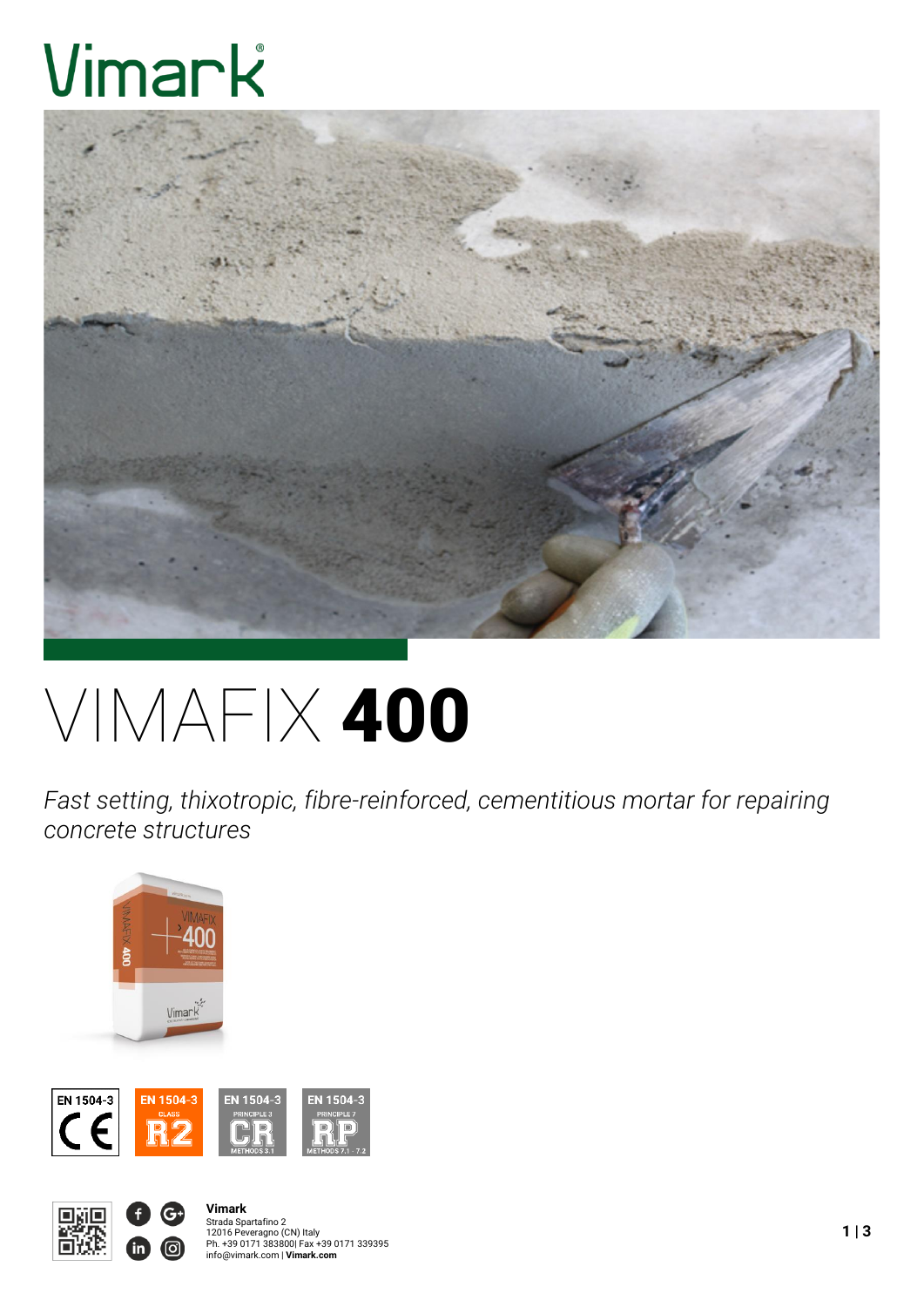

VIMAFIX 400

Edition: June 2019 © Vimark



**DESCRIPTION** VIMAFIX 400 is a fast setting, thixotropic, fibre-reinforced, cementitious mortar for protecting and repairing concrete structures. Its physical and mechanical properties allow to correct any irregularities of up to 40 mm thick with a quick application. The cementitious mortar can be used for repairing reinforced concrete structures such as front panels of balconies, beams, columns, string courses, mouldings, cornices and fairfaced concrete surfaces.

**SUBSTRATE** PREPARATION / PRE-TREATMENT

#### COMPOSITION **VIMAFIX 400** is a premixed product made of special hydraulic binders, siliceous and calcareous aggregates, special glass fibres and additives that improve the quality of the product in terms of adhesion, mechanical resistance and workability.

#### **CONCRETE**

The substrates to repair must be stable, clean, solid, free of brittle parts, dust, bacterial proliferation, saline efflorescence, oils, grease, wax, residues of previous work etc. Remove via milling or hydro demolition the degraded parts. Roughen the surface to be anchored, remove dust and wet substrates until saturated. Wait for the excess water to evaporate and then apply the repairing product.

#### **REBARS**

Remove depending on the degree of SA ½ cleaning (ISO 8501-1), the oxidation from the reinforcement bars by manual and mechanized cleaning or by meticulously sanding. Apply the passivating mortar **VIMAPASS** with two coats to cover the entire surface of the rebars to be treated. Apply the repairing mortar **VIMAFIX 400** once the protective mortar is dry (after 6- 8 hours). Wet the substrates until saturated before applying mortar.

MIXING AND APPLICATION Mix a 25 kg bag of **VIMAFIX 400** with approx. 4.5-5 litres of clean water using an electric mixer until smooth and free of lumps. Considering the fast setting and hardening time of the product, we recommend preparing only the amount of product to be used within 20 minutes from mixing.

Apply product by hand using a spatula or trowel until a thickness of no more than 40 mm and finish with a sponge trowel in order to obtain a sponged appearance. Paint can be added once completely dry. We suggest using a highly protective elastomeric paint as Vimark **ELASTIK.A**.

TOOL CLEANING Clean all equipment and tools with water immediately after use. The hardened material can only be removed by physical scraping.

> the temperature when applying must not be above +35°C. Do not apply to surfaces that are frozen, dusty, inconsistent or unstable. Apply thicknesses of between 5 and 40 mm. Wet the substrates until saturated before applying mortar. Protect the applied product from frost and wait for complete drying before applying top coating or final decorations.

*Dry bulk density* ~ 1400 kg/m<sup>3</sup> EN 1015-10

25 kg bags on disposable pallets of 1575 kg (63 bags) protected by plastic stretch wrap.

Keep the product in its original packaging, intact and protected from moisture and frost.

*Mixing ratio* 1 bag + 4.5-5 litre of water

15 kg per  $m<sup>2</sup>$  per cm of thickness.

12 months from the date of production.

**Colour** Grey Grey

■ *Maximum aggregate size* serve and server a server and server and server and server and server and server and server and server and server and server and server and server and server and server and server and server and

**Minimum application temperature** + 5°C *Maximum application temperature* + 35°C *Working time* ~ 20 minutes

COLOUR Grey.

**PACKAGING**  $\begin{bmatrix} 5 \text{ kg small bags in box of 20 kg (4 small bags per box)}$ .

**CONSUMPTION** 

YIELD /

## EXPIRATION / **CONSERVATION**

**WARNINGS** Do not apply in temperatures below  $+5^{\circ}$ C, in the presence of strong wind, rain or in direct sunlight. In summer months,

#### **PRODUCT DATA** *appearance* Powder

### APPLICATION DATA *Water content of mix* 18-20%



#### **Vimark** Strada Spartafino 2 12016 Peveragno (CN) Italy Ph. +39 0171 383800| Fax +39 0171 339395 info@vimark.com | **Vimark.com**

**TECHNICAL DATA** *Bulk density of the fresh mortar* $\sim 2000 \text{ kg/m}^3$  **EN 1015-6**